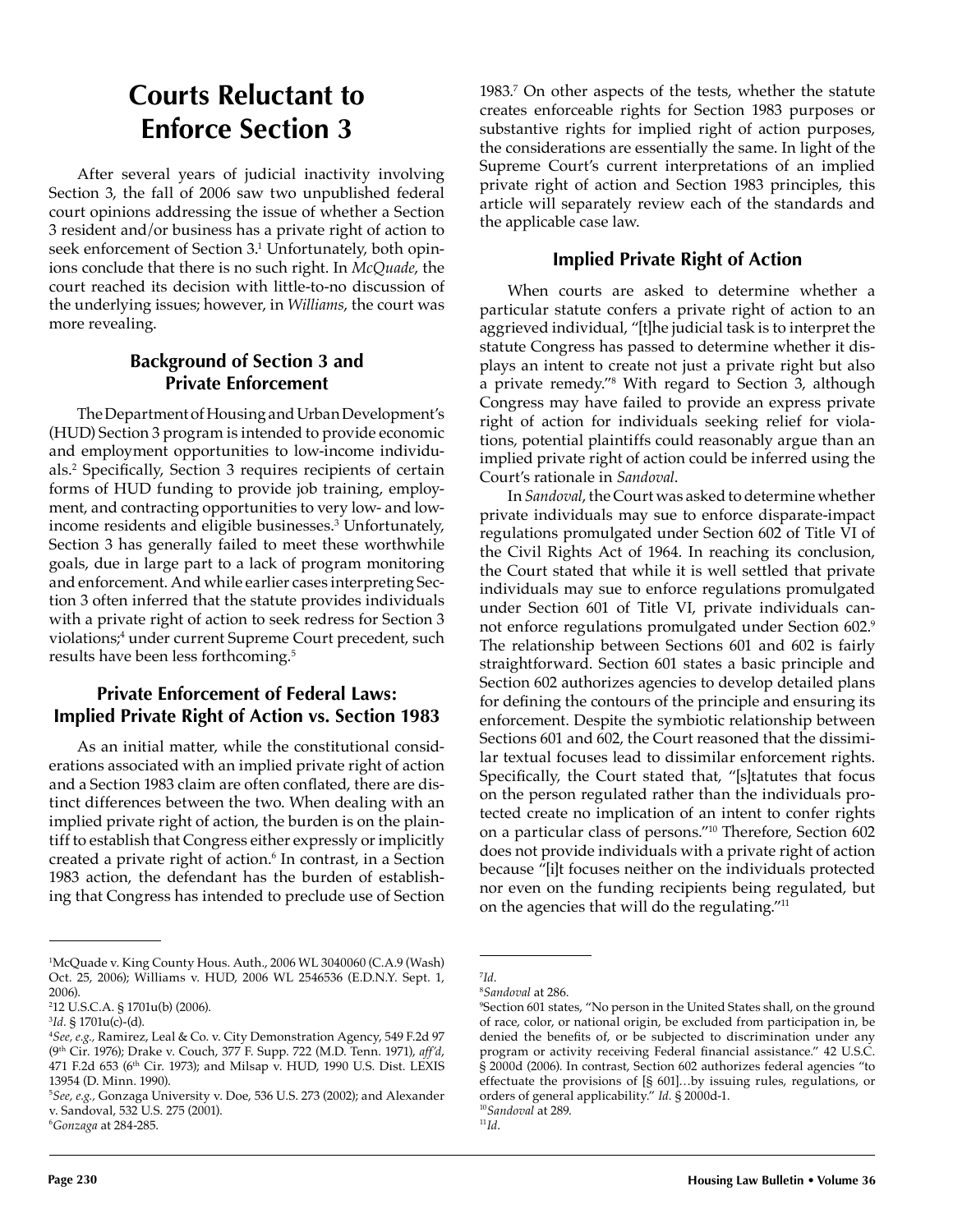The *Sandoval* rationale suggests that a prerequisite to establishing an implied right is the determination of whether the underlying statute creates a substantive right in favor of plaintiffs. Substantive rights, as contrasted with statutory goals or administrative obligations, are presumptively enforceable because the creation of the right itself implies that Congress intended it to be enforceable by the holder of the right. In terms of Section 3, aggrieved plaintiffs can point to several clauses that signal Congress's intent to create substantive rights in favor of plaintiffs. For example, the Section 3 statute expressly states that it is the policy of Congress to ensure, to the greatest extent feasible, that low- and very low-income persons are provided with training, employment, and contracting opportunities generated by HUD financial assistance for housing and community development programs.<sup>12</sup> Therefore, even though the statute does not provide plaintiffs with an absolute right to the before-mentioned training, employment, and contracting opportunities, the statute does provide plaintiffs with certain preferential training, employment, and contracting rights.

Unfortunately, even if plaintiffs can successfully demonstrate that the Section 3 statute contains rights-creating language, the plaintiffs must also demonstrate that the statute manifests an intent to create not just a private *right* but also a private *remedy*. "Without it, a cause of action does not exist and courts may not create one, no matter how desirable that might be as a policy matter, or how compatible with the statute."13 With regard to Section 3, this later requirement will likely be outcome determinative because the statute is silent on the question of a private remedy. Consequently, the plaintiffs' most realistic chance for private enforcement will be through a Section 1983 cause of action.

#### **Section 1983**

The Civil Rights Act, 42 U.S.C. § 1983, has long been the primary vehicle for challenging state or local governmental actions that violate federal laws that do not contain an explicit private right of action. However, in the past few years, and especially since *Gonzaga*, the Supreme Court has made it increasingly difficult to sustain Section 1983 claims based on federal statutes and regulations.

Section 1983 provides in relevant part: "Every person who, under color of any statute…subjects, or causes to be subjected, any citizen of the United States…to the deprivation of any rights, privileges, or immunities secured by the Constitution and laws, shall be liable to the party injured in an action at law, suit in equity, or other proper proceeding for redress…." In *Blessing*, the Court set forth three factors for determining whether a statute creates a

federal right.14 "First, Congress must have intended that the provision in question benefit the plaintiff...Second, the plaintiff must demonstrate that the right assertedly protected by the statute is not so 'vague and amorphous' that its enforcement would strain judicial competence… Third, the statute must unambiguously impose a binding obligation on the States. In other words, the provision giving rise to the asserted right must be couched in mandatory, rather than precatory, terms."15

*The* Sandoval *rationale suggests that a prerequisite to establishing an implied right is the determination of whether the underlying statute creates a substantive right in favor of plaintiffs.*

In *Gonzaga*, the Supreme Court addressed the *Blessing* factors as they pertained to a student's ability to sue a private university for damages under the Family Educational Rights and Privacy Act of 1974 pursuant to Section 1983.16 The *Gonzaga* Court reasoned that *Blessing* had inadvertently led plaintiffs to believe that Section 1983 conferred enforceable rights so long as the plaintiff fell within the general zone of interest that the statute was intended to protect. Consequently, the *Gonzaga* Court concluded, without necessarily overturning *Blessing*, in order for a plaintiff to sustain a Section 1983 action it must be demonstrated that the federal statute unambiguously confers an individually enforceable right on the class of beneficiaries to which the plaintiff belongs.<sup>17</sup> In other words, the statute in question must contain explicit "rightor duty-creating language."18 This "right- or duty-creating language" analysis is no different from the initial inquiry in an implied right of action case. Therefore, under either scenario, plaintiffs must identify statutory language that explicitly depicts Congress' intent to create substantive rights in favor of plaintiffs; if no such language exists it will be assumed that no such right exists.<sup>19</sup>

Therefore, despite the relatively clear language of Section 1983, many courts in the post-*Gonzaga* era have become

<sup>1212</sup> U.S.C.A. § 1701u(b) (2006).

<sup>13</sup>*Sandoval* at 286.

<sup>14</sup>Blessing v. Freestone, 520 U.S. 329 (1997).

<sup>15</sup>*Blessing* at 340-341.

<sup>&</sup>lt;sup>16</sup>The specific Family Educational Rights and Privacy Act provision at issue provides: "No federal funds shall be made available…to any educational agency or institution which has a policy or practice of permitting the release of education records (or personally identifiable information…) of students without the written consent of their parents to any individual, agency, or organization." Family Educational Rights and Privacy Act, 20 U.S.C. § 1232g(b)(1)(2002).

<sup>17</sup>*Gonzaga* at 283-284.

<sup>18</sup>*Gonzaga* at 284 n.3 (quoting Cannon v. University of Chicago, 441 U.S. 677, 690 n.13 (1979)).

<sup>19</sup>*Gonzaga* at 283-284.